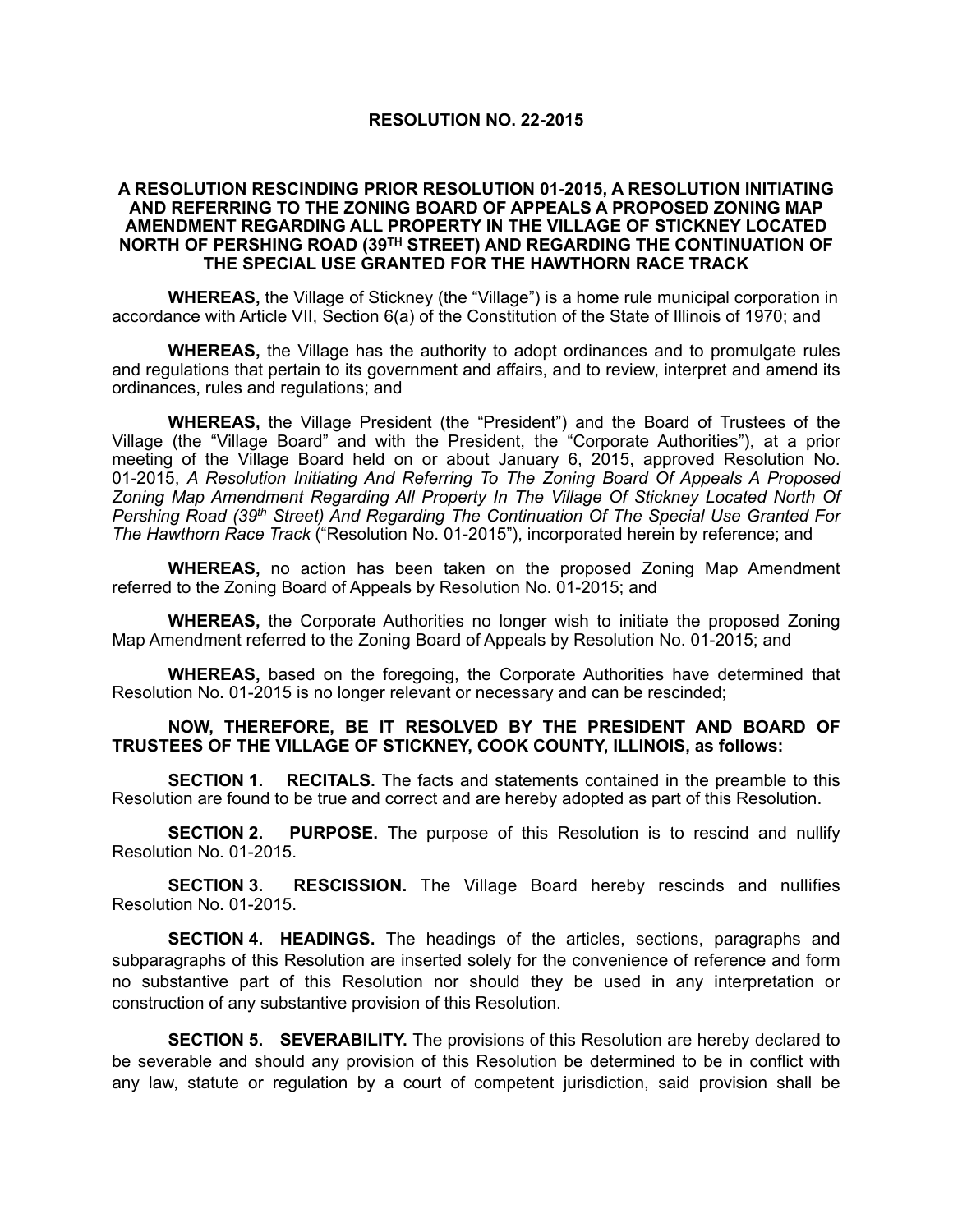excluded and deemed inoperative, unenforceable and as though not provided for herein and all other provisions shall remain unaffected, unimpaired, valid and in full force and effect.

**SECTION 6. SUPERSEDER.** All code provisions, ordinances, resolutions, rules and orders, or parts thereof, in conflict herewith are, to the extent of such conflict, hereby superseded.

**SECTION 7. PUBLICATION.** A full, true and complete copy of this Resolution shall be published in pamphlet form or in a newspaper published and of general circulation within the Village as provided by the Illinois Municipal Code, as amended.

**SECTION 8. EFFECTIVE DATE.** This Resolution shall be in full force and effect from and after its passage and approval as provided by law.

(Remainder of this page intentionally left blank)

PASSED this 6<sup>th</sup> day of October, 2015.